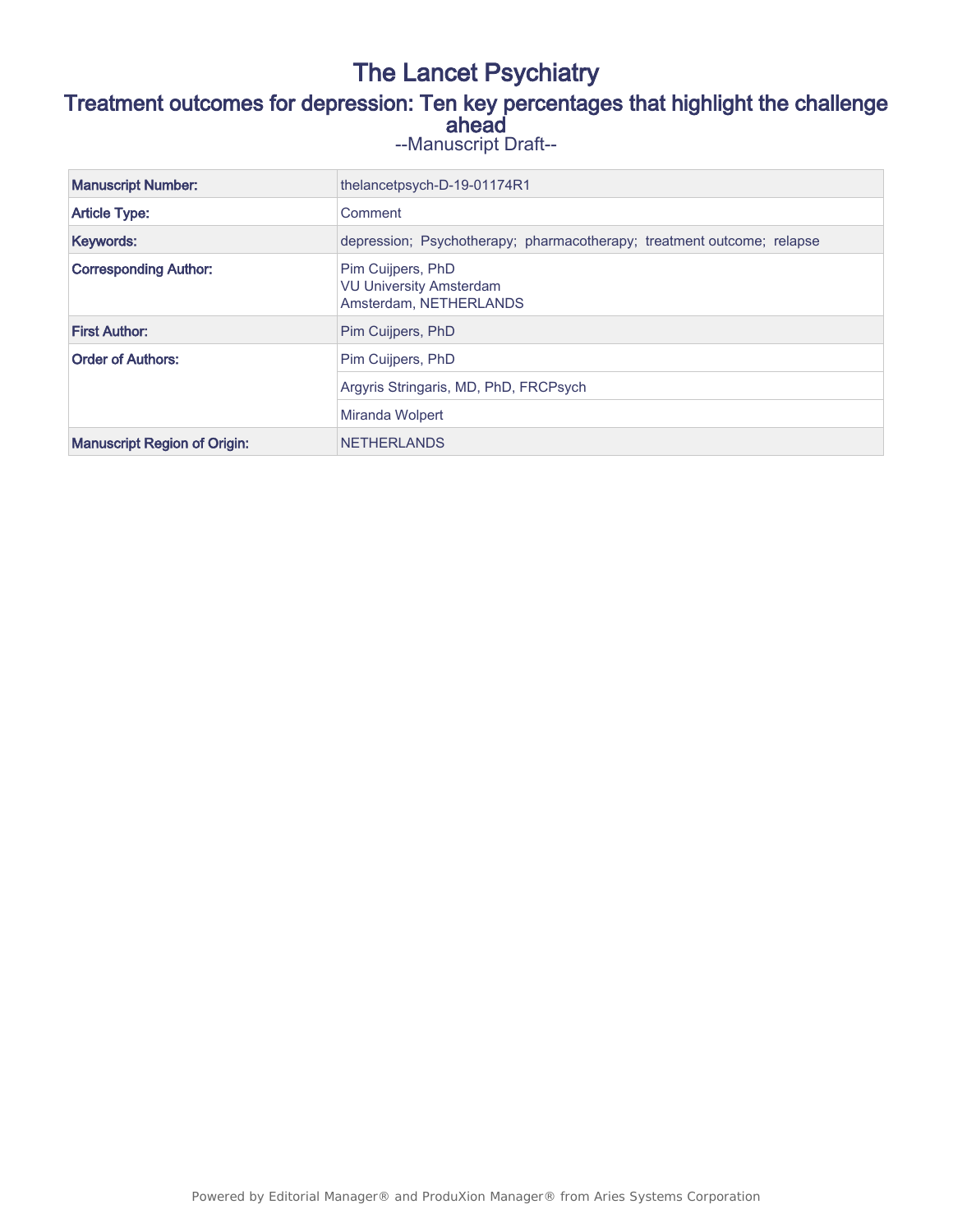### Treatment outcomes for depression: challenges and opportunities

Depressive disorders are common, costly, have a strong impact on quality of life, and are associated with considerable morbidity and mortality. Effective treatments are available and antidepressant medication, and talking therapies are included in most guidelines as first-line treatments. These treatments have changed the lives of countless patients worldwide for the better and will continue to do so in the coming decades. However, although treatments are effective for some people, there is great room for improvement. This Comment highlights ten key statistics relating to the limitations of depression treatment outcomes that we feel warrant greater attention.

A considerable proportion of, particularly child and adolescent, patients show improvement without treatment,[1] whilst a substantial number do not show improvement with treatment (table).[2] This means that several people are taking treatments with the risk of negative side effects, who either might have recovered without treatment (whether medication or psychotherapies) or might not improve with treatment.[3] Moreover, all types of recovery without treatment were generally lumped together as "spontaneous improvement". The multitude of ways in which people may recover have as yet been largely under-studied, such as exercise, community engagement, and engagement with nature.[5]

Although many new refinements on treatments have been developed in the past decades, their efficacy has not improved over time.[6] Moreover, it is currently not possible to predict who is most likely to benefit from which interventions or approaches. People are often exposed to different forms of help before they find one that works for them. We also still largely do not understand the underlying mechanisms of how different interventions work.[7] Some of this is due to lack of clarity about what depression is, its boundaries and possible heterogeneity.

Our lack of knowledge cannot be put down only to lack of research in existing treatments. In the past decades more than 500 randomized trials have examined the effects of antidepressant medications, and more than 600 trials have examined the effects of psychotherapies for depression, (although comparatively few are conducted for early-onset depression). However, less than 20% of drug trials and less than 30% of therapy trials have low risk of bias, making the outcomes uncertain. Typically, such

1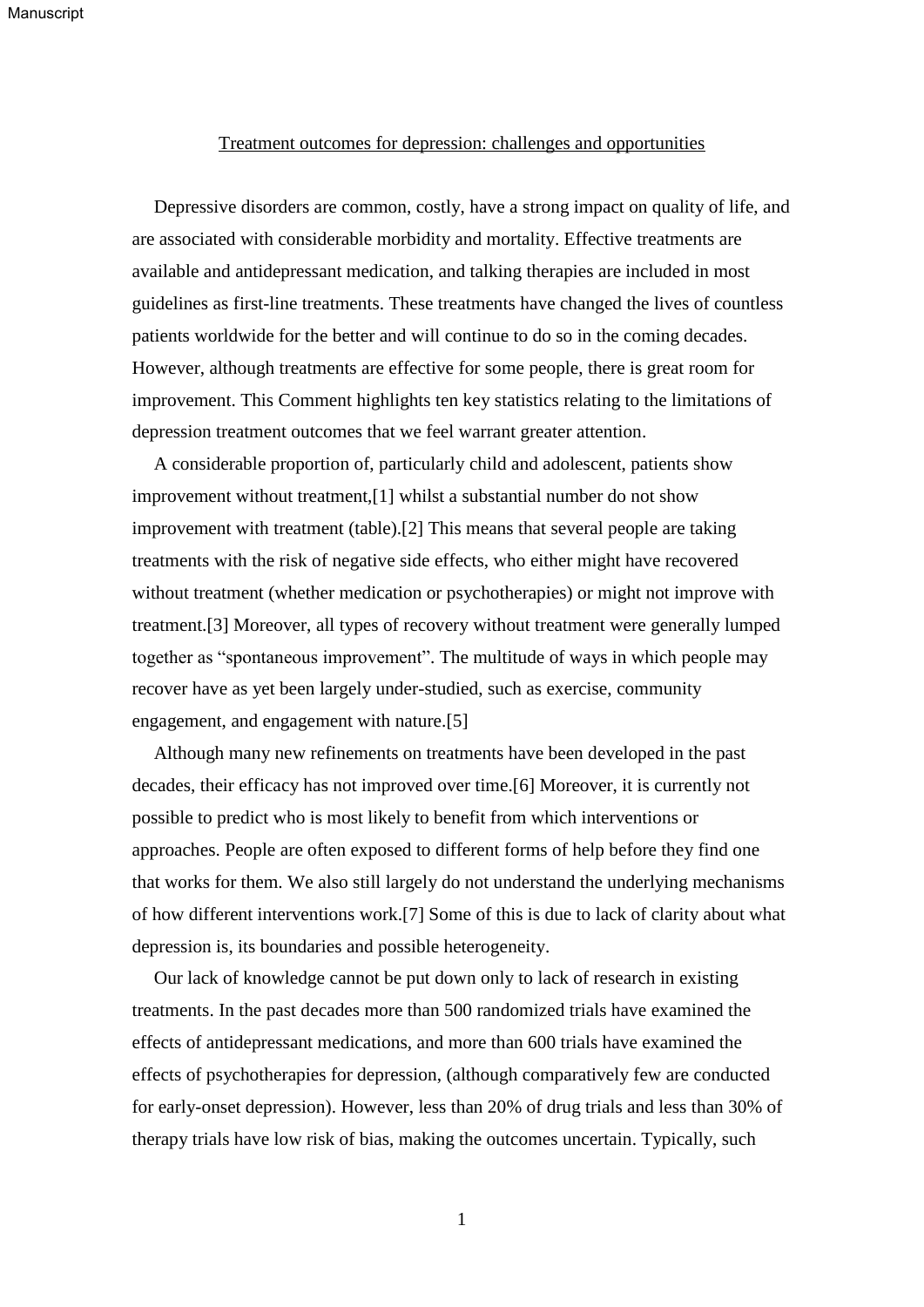trials do not have sufficient statistical power to examine for whom a treatment is effective, resulting in no reliable evidence on who benefits most from which treatment. Also, many different outcome measures are used in treatment research, making it impossible to merge the results of trials without interfering noise. In addition, longerterm effects are not examined in most trials. Despite these more than 1000 trials, very basic questions of real-life importance to those with depression and those trying to help them have not been answered. For example, should adolescents with depression be treated differently to young adults? Should people experiencing a first-ever episode be treated differently from patients who had a depressive disorder in the past? What is the best next treatment when an individual does not respond to the first treatment? What sort or approaches or interventions outside current treatments may be helpful for which people and in what contexts?

There is much still to learn in relation to effective approaches to prevent or treat depression. In part to address this problem, the Wellcome Trust has launched its new priority mental health programme which focuses on both depression and anxiety in youth (14-24 year olds) [\(https://wellcome.ac.uk/what-we-do/our-work/mental-health](https://wellcome.ac.uk/what-we-do/our-work/mental-health-transforming-research-and-treatments/strategy)[transforming-research-and-treatments/strategy\)](https://wellcome.ac.uk/what-we-do/our-work/mental-health-transforming-research-and-treatments/strategy). The strategy is to create a more integrated and inclusive field of mental health science that can capitalize more effectively on existing siloed knowledge and agree new ways forward, including shared metrics with a greater focus on what might be the core-components of effective interventions, defined to include the widest possible range of approaches. The hope is that over the next ten years we have the potential to find and promote the next generation of approaches and treatments for prevention, intervention, relapse-prevention and ongoing management for depression.

Pim Cuijpers, PhD<sup>a,</sup> Argyris Stringaris, MD, PhD, FRCPsych<sup>b</sup>, Miranda Wolpert, PsychD<sup>c,d</sup>

<sup>a</sup> Department of Clinical, Neuro and Developmental Psychology, Amsterdam Public Health Research Institute, Vrije Universiteit Amsterdam, Amsterdam, The Netherlands <sup>b</sup> Mood Brain and Development Unit, National Institute of Mental Health, National Institutes of Health, Bethesda, MD, USA

2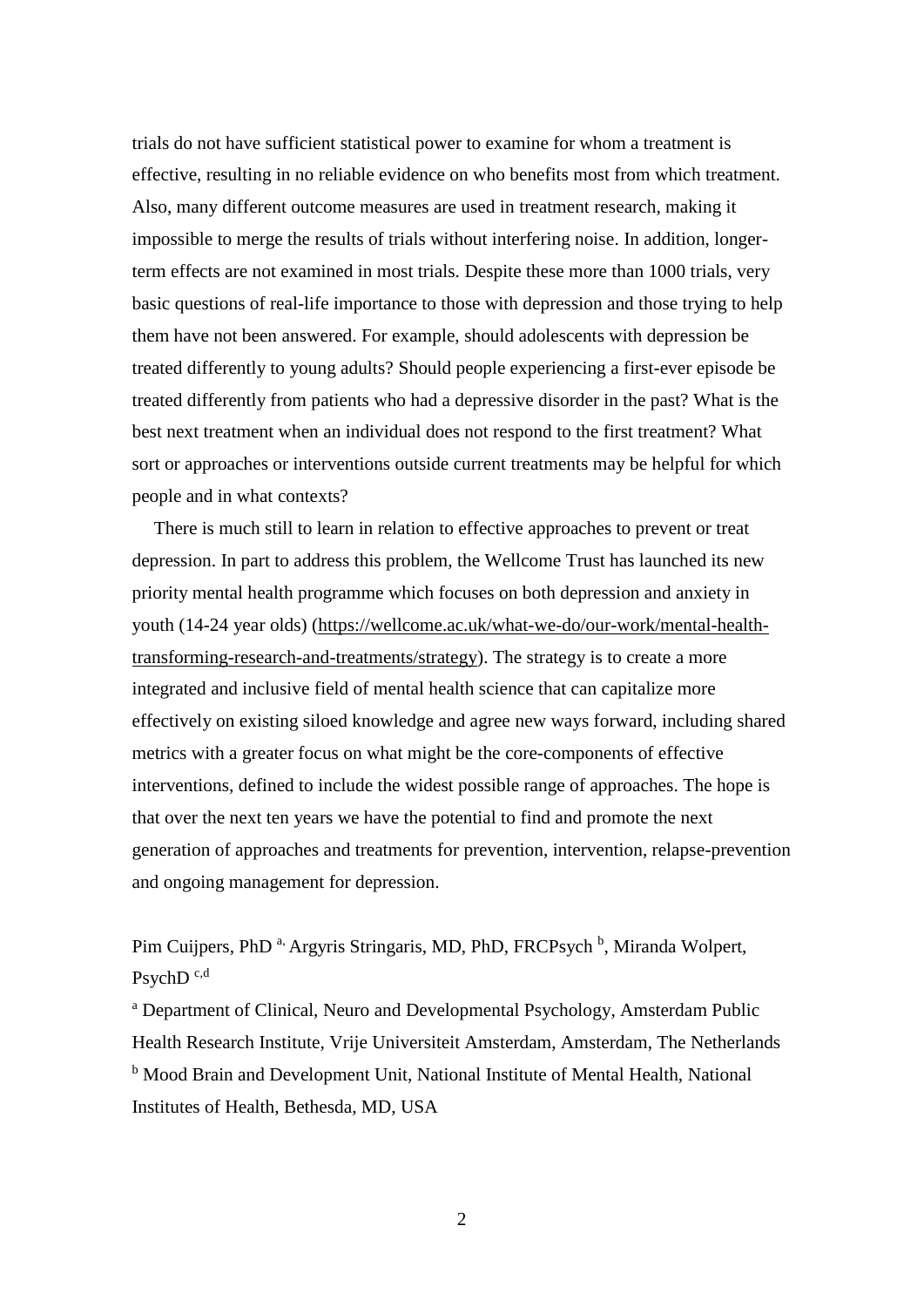<sup>c</sup> Evidence Based Practice Unit, Faculty of Brain Sciences, UCL, London, United Kingdom

<sup>d</sup> Wellcome Trust, London, United Kingdom

Corresponding author: Miranda Wolpert, Wellcome Trust, 215 Euston Road, London NW1 2BE, United Kingdom; email: [m.wolpert@wellcome.ac.uk](mailto:m.wolpert@wellcome.ac.uk)

# Competing interests

Miranda Wolpert leads the Mental Health Priority Area at the Wellcome Trust referred to in the article. The authors report no other competing interests.

# References

- 1. Whiteford HA, Harris MG, McKeon G, Baxter A, Pennell C, Barendregt JJ, et al. Estimating remission from untreated major depression: a systematic review and meta-analysis. Psychol Med 2013;43:1569-85.
- 2. Bear HA, Edbrooke-Childs J, Norton S, Krause KR, Wolpert M. Systematic review and meta-analysis: Outcomes of routine specialist mental health care for young people with depression and/or anxiety. J Am Acad Child Adol Psychiatry, in press
- 3. Cuijpers P, Karyotaki E, Weitz E, Andersson G, Hollon SD, van Straten A. The effects of psychotherapies for major depression in adults on remission, recovery and improvement: A meta-analysis. J Affect Dis 2014; 159: 118-26.
- 4. Wolpert M, Dalzell K, Ullman R, Garland L, Cortina M, Hayes D, et al. Strategies not accompanied by a mental health professional to address anxiety and depression in children and young people: a scoping review of range and a systematic review of effectiveness. Lancet Psychiatry 2019; 1: 46-60.
- 5. Eckshtain D, Kuppens S, Ugueto A, Ng MY, Vaughn-Coaxum R, Corteselli K, et al. Meta-analysis: 13-year follow-up of psychotherapy effects on youth depression. J Am Acad Child Adol Psychiatry, epub ahead of print
- 6. Holmes EA, Ghaderi A, Harmer CJ, Ramchandani PG, Cuijpers P, Morrison AP, et al. Psychological Treatments Research in Tomorrow's Science: Seeing Further. Lancet Psychiatry 2018; 5: 237–86.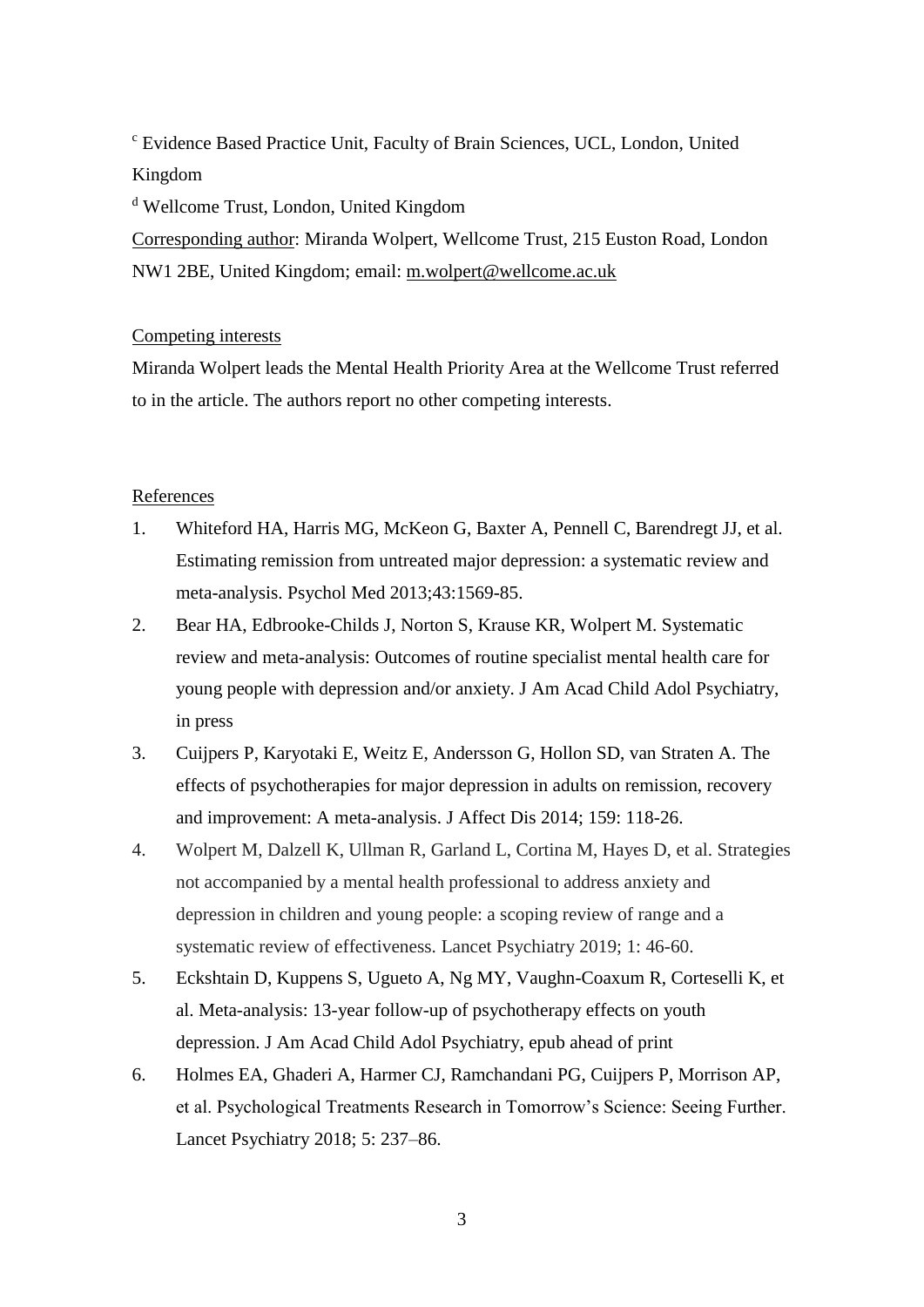- 7. Furukawa TA, Cipriani A, Atkinson LZ, Leucht S, Ogawa Y, et al. Placebo response rates in antidepressant trials: a systematic review of published and unpublished double-blind randomised controlled studies. Lancet Psychiatry 2016;3:1059–66
- 8. Levkovitz Y, Tedeschini E, Papakostas GI. Efficacy of antidepressants for dysthymia: A meta-analysis of placebo-controlled randomized trials. J Clin Psychiatry 2011; 72: 509-14.
- 9. Monroe SM, Harkness KL. Is depression a chronic mental illness? Psychol Med 2012; 42: 899-902.
- 10. Richards D. Prevalence and clinical course of depression: a review. Clin Psychol Rev 2011; 31: 1117–25.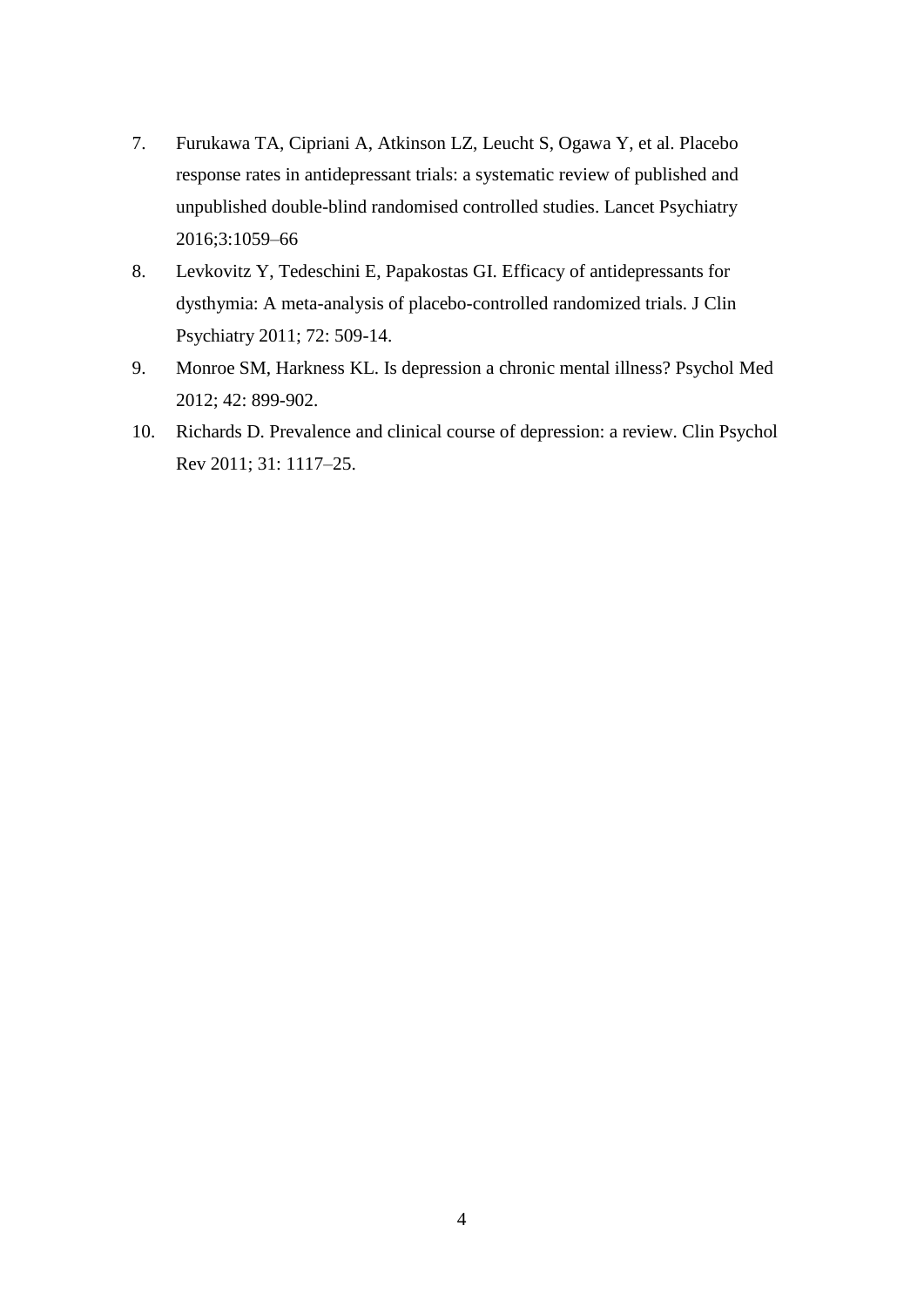| Ten percentages to remember about treatments of depression <sup>a)</sup> |  |
|--------------------------------------------------------------------------|--|
|--------------------------------------------------------------------------|--|

|                | Percentage                                                                                                                                                                             | Definition                                               | Source                                                                                                                       | Reference                        |
|----------------|----------------------------------------------------------------------------------------------------------------------------------------------------------------------------------------|----------------------------------------------------------|------------------------------------------------------------------------------------------------------------------------------|----------------------------------|
| $\mathbf{1}$   | 54% of adults show improvement after<br>antidepressant medication.                                                                                                                     | 50% reduction in<br>symptoms                             | Meta-analysis of 165<br>placebo-controlled<br>trials                                                                         | Levkovitz,<br>2011 [8]           |
| $\overline{2}$ | 35-40% of adults show improvement after a pill<br>placebo in randomized trials.                                                                                                        | 50% reduction in<br>symptoms                             | Meta-analysis of 252<br>placebo-controlled<br>trials of 1 <sup>st</sup> and 2 <sup>nd</sup><br>generation<br>antidepressants | Furukawa,<br>2016 [7]            |
| 3              | 62% of adults show improvement after<br>psychotherapy (66% in CBT)                                                                                                                     | Not meeting MDD<br>criteria in diag-<br>nostic interview | Meta-analysis of 35<br>randomized trials                                                                                     | Cuijpers,<br>2014 [3]            |
| $\overline{4}$ | 43% of adults show improvement in care-as-usual<br>control groups of psychotherapy trials.                                                                                             | Not meeting MDD<br>criteria in diag-<br>nostic interview | Meta-analysis of 11<br>randomized trials                                                                                     | Cuijpers,<br>2014 [3]            |
| 5              | 33% of children and young people with anxiety or<br>depression show improvement in treatment-as-<br>usual conditions.                                                                  | Recovery (scoring<br>below a pre-defined<br>$cut-off)$   | Meta-analysis of 38<br>trials presenting pre-<br>post differences                                                            | Bear, 2020<br>$[2]$              |
| 6              | 53% of adults with untreated depression show<br>improvement in 12 months.                                                                                                              | Study-defined<br>remission rates                         | Meta-analysis of 19<br>waitlist control groups<br>and observational<br>studies                                               | Whiteford,<br>2013 [1]           |
| $\tau$         | There is a 60% likelihood that a randomly<br>selected youth receiving psychotherapy would be<br>better off after treatment than a randomly selected<br>youth in a control condition.   | Range of outcome<br>metrics                              | Meta-analysis of 655<br>randomized trials                                                                                    | Eckshtain et<br>al 2019, [5]     |
| $\,8\,$        | Estimated 50% of people who experience a<br>depression only have it once in their lives                                                                                                | Recovery                                                 | Narrative review                                                                                                             | Monroe &<br>Harkness<br>2012 [9] |
| 9              | 25-40% of patients who achieve recovery after<br>treatment will have another depressive episode<br>within two years, 60% after 5 years, and 85%<br>after 15 years.                     | Recurrence defined<br>as new episodes of<br><b>MDD</b>   | Narrative review                                                                                                             | Richards,<br>2011 [10]           |
| 10             | Less than 10% of all interventions not involving a<br>professional that have been suggested to address<br>depression or anxiety in young people have been<br>scientifically researched | Interventions                                            | Scoping and systematic<br>review                                                                                             | Wolpert,<br>2019 [4]             |

<sup>a)</sup> Please note that percentages come from different studies and samples, and that direct comparisons between any given points above may not be warranted. MDD, major depressive disorder.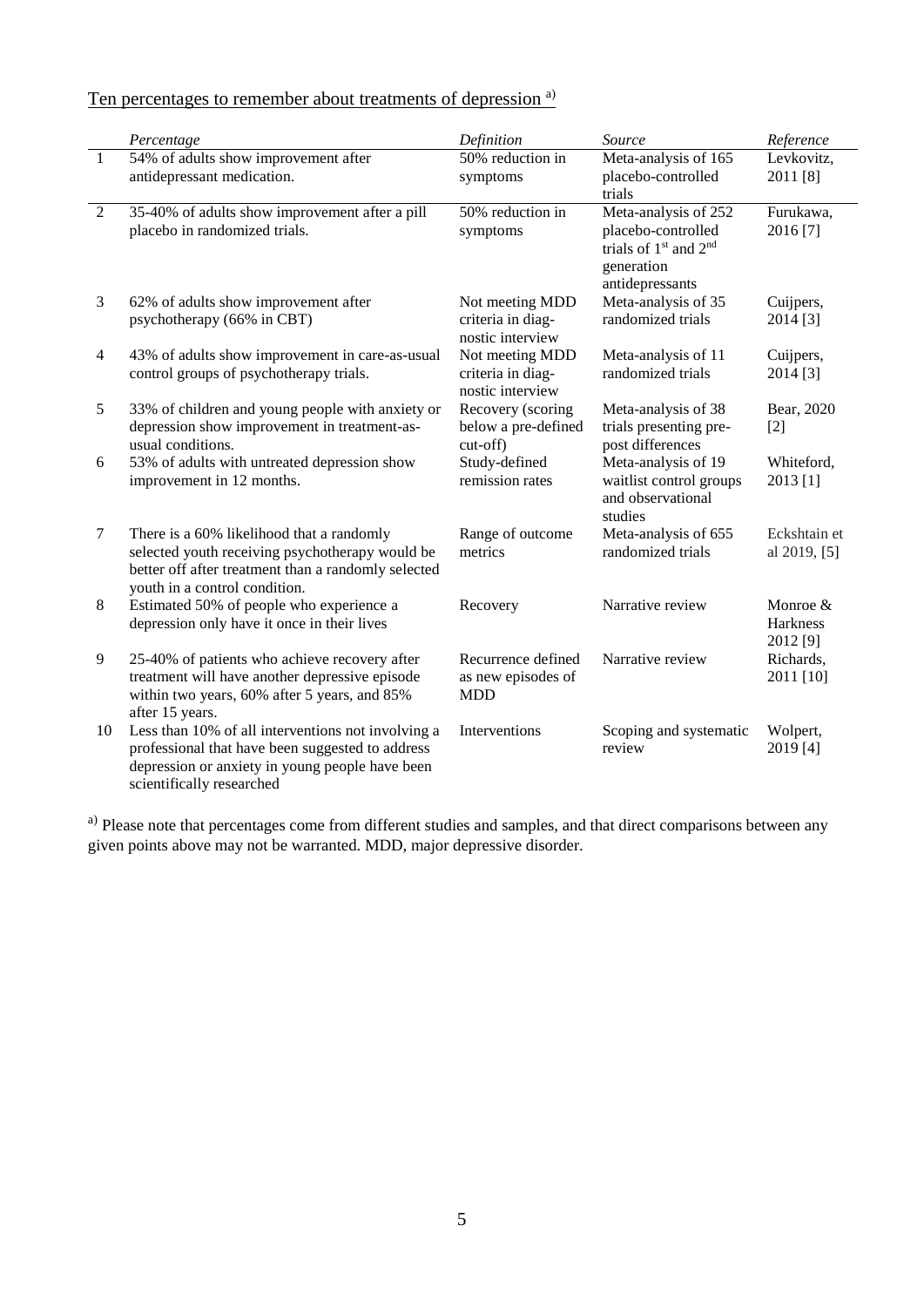#### Treatment outcomes for depression: challenges and opportunities

Depressive disorders are common, costly, have a strong impact on quality of life, and are associated with considerable morbidity and mortality. Effective treatments are available and antidepressant medication, $\frac{11}{11}$  and talking therapies $\frac{21}{21}$  are included in most guidelines as first-line treatments. These treatments have changed the lives of countless patients worldwide for the better and will continue to do so in the coming decades. However, although treatments are effective for some people, there is great room for improvement. This Comment highlights ten key percentages statistics relating to the limitations of depression treatment outcomes that we feel warrant greater attention.

A considerable proportion of, particularly young**[A: give age range]**child and adolescent, patients show improvement without treatment,[13] whilst a substantial number do not show improvement with treatment (table).[4-92] This means that several people are taking treatments with the risk of negative side effects, who either might have recovered without treatment (whether medication or psychotherapies) or might not improve with treatment.[34] Moreover, all types of recovery without treatment were generally lumped together as "spontaneous improvement". It is only more recently**[A: please give year**] that there is interest in examining tThe multitude of ways in which people may recover that have as yet been largely under-studied, such as exercise, community engagement, and engagement with nature.[59]

On a population level, a modeling study suggested that current treatments can only take away one third of the disease burden of depression, and only under optimal conditions where everyone with a depressive disorder gets an effective evidence-based treatment**[A: this study was published in 2004 and would be based on studies published considerably before that. Please make it clear here. You hint at it in the next sentence but it needs to be explicit – see my comment in the email]**.[10] Although many new refinements on treatments have been developed in the past decades, their efficacy has not improved over time. $[\frac{1}{2}, \frac{2}{2}, \frac{86}{6}]$  Moreover, it is currently not possible to predict who is most likely to benefit from which interventions or approachestreatment. Patients People are often exposed to different forms of help multiple treatments before they find one that works for them. We also still largely do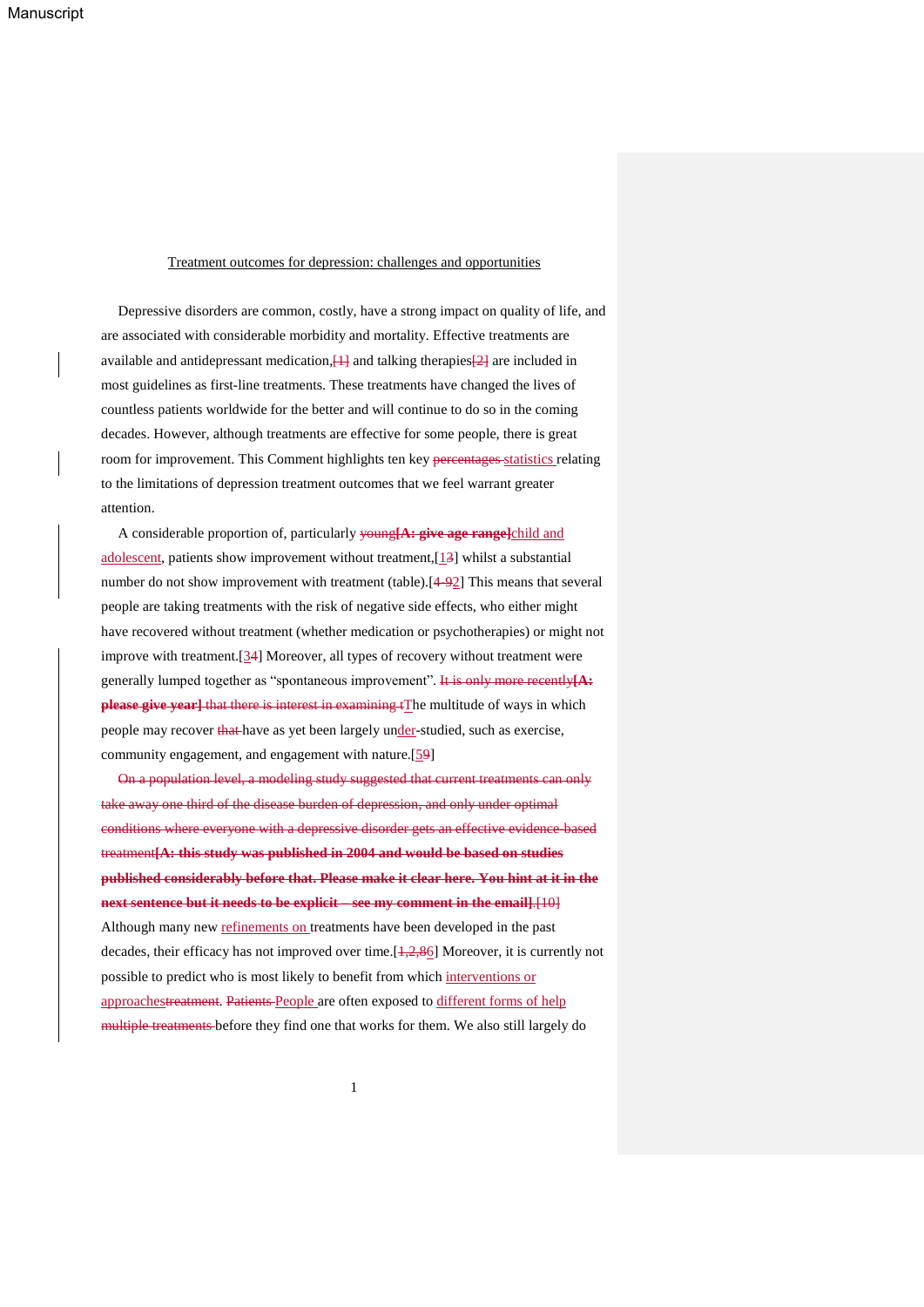not understand the underlying mechanisms of how different interventions treatments work.<sup>[117]</sup> Some of this is due to lack of clarity about what depression is, its boundaries and possible heterogeneity.<sup>[12]</sup>

Our lack of knowledge cannot be put down only to lack of research in existing treatments. In the past decades more than 500 randomized trials have examined the effects of antidepressant medications,  $\frac{11}{11}$  and more than 600 trials have examined the effects of psychotherapies for depression, (although comparatively few are conducted for early-onset depression). However, less than 20% of drug trials and less than 30% of therapy trials have low risk of bias, making the outcomes uncertain. $[1,2]$  Typically, such trials do not have sufficient statistical power to examine for whom a treatment is effective, resulting in no reliable evidence on who benefits most from which treatment. Also, many different outcome measures are used in treatment research, making it impossible to merge the results of trials without interfering noise. In addition, longerterm effects are not examined in most trials. Despite these more than 1000 trials, very basic questions of real-life importance to those with depression and those trying to help them have not been answered. For example, should adolescents with depression be treated differently to young adults? Should people experiencing a first-ever episode be treated differently from patients who had a depressive disorder in the past? What is the best next treatment when an individual does not respond to the first treatment? What sort or approaches or interventions outside current treatments may be helpful for which people and in what contexts?

There is much still to learn in relation to effective approaches to prevent or treat depression. In part to address this problem, the Wellcome Trust has launched its new priority mental health programme which focuses on both depression and anxiety in youth (14-24 year olds) [\(https://wellcome.ac.uk/what-we-do/our-work/mental-health](https://wellcome.ac.uk/what-we-do/our-work/mental-health-transforming-research-and-treatments/strategy)[transforming-research-and-treatments/strategy\)](https://wellcome.ac.uk/what-we-do/our-work/mental-health-transforming-research-and-treatments/strategy). The strategy is to create a more integrated and inclusive field of mental health science that can capitalize more effectively on existing siloed knowledge and agree new ways forward, including shared metrics with a greater focus on what might be the core-components of effective interventions, defined to include the widest possible range of approaches. The hope is that over the next ten years we have the potential to find and promote the next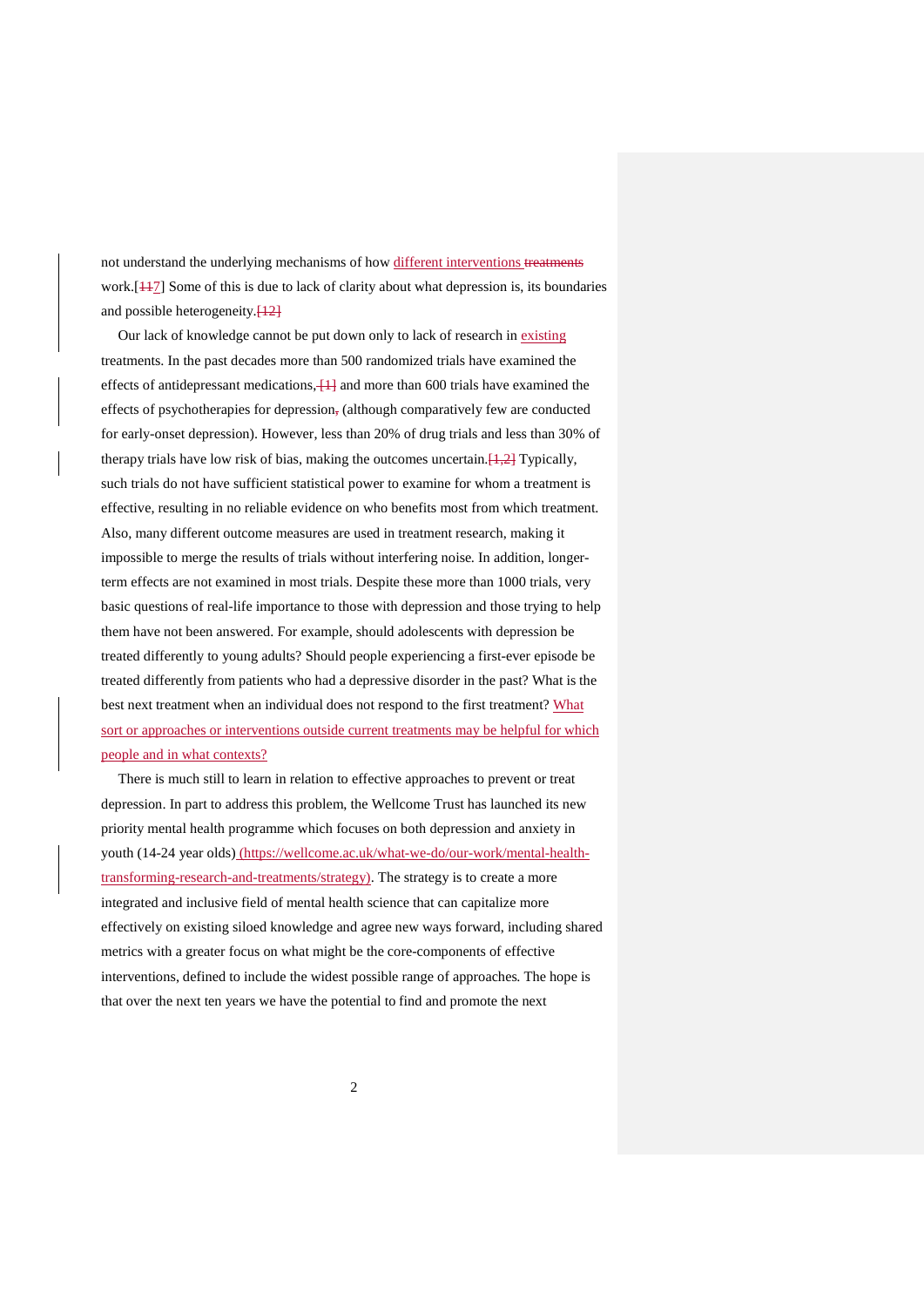generation of approaches and treatments for prevention, intervention, relapse-prevention and ongoing management for depression.

Pim Cuijpers, PhD<sup>a,</sup> Argyris Stringaris, MD, PhD, FRCPsych<sup>b</sup>, Miranda Wolpert, PsychD<sup>c,d</sup>

<sup>a</sup> Department of Clinical, Neuro and Developmental Psychology, Amsterdam Public Health Research Institute, Vrije Universiteit Amsterdam, Amsterdam, The Netherlands <sup>b</sup> Mood Brain and Development Unit, National Institute of Mental Health, National Institutes of Health, Bethesda, MD, USA <sup>c</sup> Evidence Based Practice Unit, Faculty of Brain Sciences, UCL, London, United Kingdom

<sup>d</sup> Wellcome Trust, London, United Kingdom

Corresponding author: Miranda Wolpert, Wellcome Trust, 215 Euston Road, London NW1 2BE, United Kingdom; email: [m.wolpert@wellcome.ac.uk](mailto:m.wolpert@wellcome.ac.uk)

Competing interests

Miranda Wolpert leads the Mental Health Priority Area at the Wellcome Trust referred to in the article. The authors report no other competing interests.

### References

- 1. Cipriani A, Furukawa TA, Salanti G, Chaimani A, Atkinson LZ, Ogawa Y, et al. Comparative efficacy and acceptability of 21 antidepressant drugs for the acute treatment of adults with major depressive disorder: a systematic review and network meta-analysis. Lancet 2018; 391:1357-66.
- 2. Barth J, Munder T, Gerger H, Nuesch E, Trelle S, Znoj H, Juni P, Cuijpers P. Comparative efficacy of seven psychotherapeutic interventions for depressed patients: A network meta-analysis. Plos Med 2013;10: e1001454.
- 31. Whiteford HA, Harris MG, McKeon G, Baxter A, Pennell C, Barendregt JJ, et al. Estimating remission from untreated major depression: a systematic review and meta-analysis. Psychol Med 2013;43:1569-85.

**Formatted:** Underline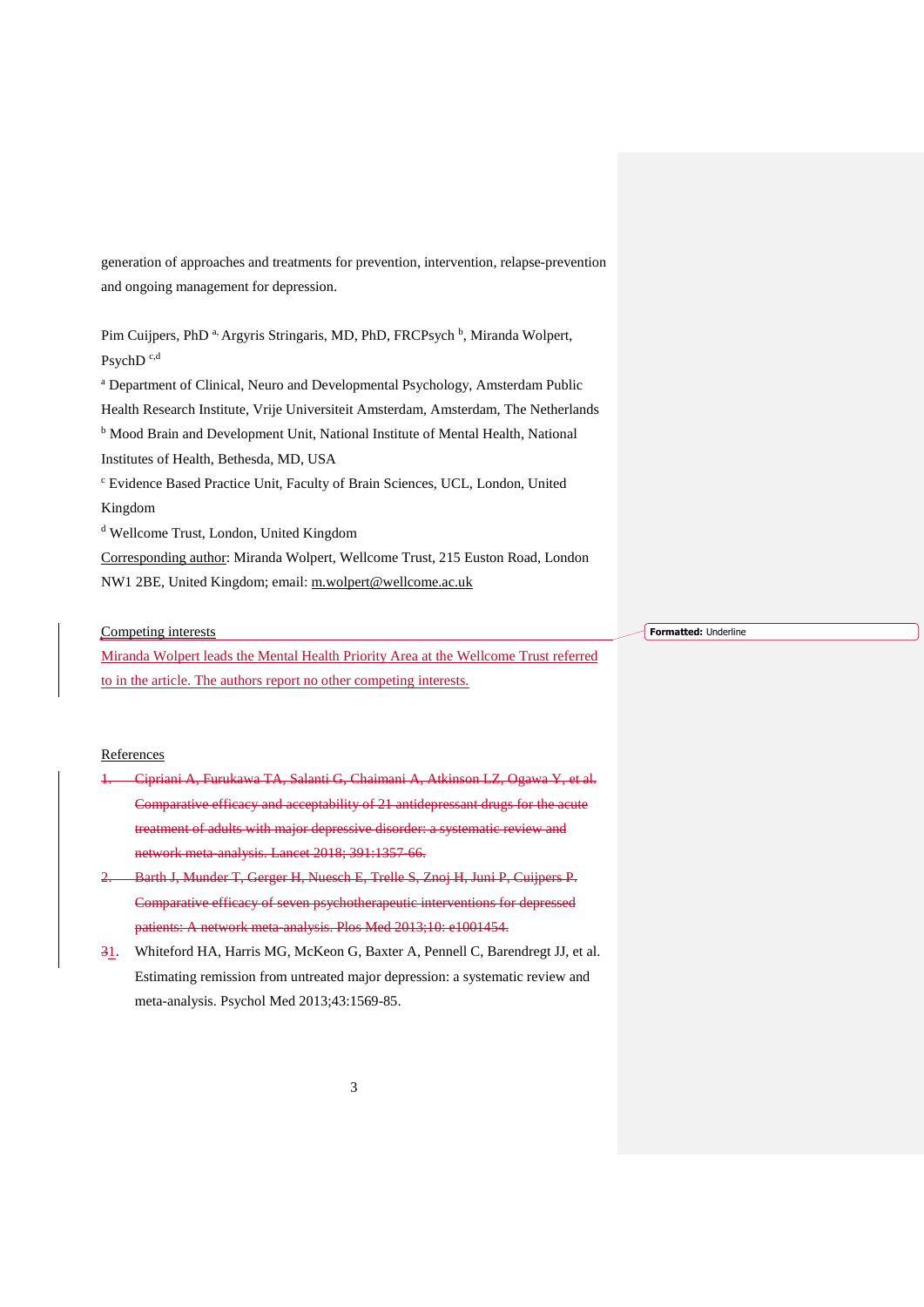- 24. <del>7. Bear HA, Edbrooke-Childs J, Norton S, Krause KR, Wolpert</del> M. Systematic review and meta-analysis: Outcomes of routine specialist mental health care for young people with depression and/or anxiety. J Am Acad Child Adol Psychiatry, in press
- 3. Cuijpers P, Karyotaki E, Weitz E, Andersson G, Hollon SD, van Straten A. The effects of psychotherapies for major depression in adults on remission, recovery and improvement: A meta-analysis. J Affect Dis 2014; 159: 118-26.
- 49. Wolpert M, Dalzell K, Ullman R, Garland L, Cortina M, Hayes D, et al. Strategies not accompanied by a mental health professional to address anxiety and depression in children and young people: a scoping review of range and a systematic review of effectiveness. Lancet Psychiatry 2019; 1: 46-60.
- 58. Eckshtain D, Kuppens S, Ugueto A, Ng MY, Vaughn-Coaxum R, Corteselli K, et al. Meta-analysis: 13-year follow-up of psychotherapy effects on youth depression. J Am Acad Child Adol Psychiatry, epub ahead of print
- 611. Holmes EA, Ghaderi A, Harmer CJ, Ramchandani PG, Cuijpers P, Morrison AP, et al. Psychological Treatments Research in Tomorrow's Science: Seeing Further. Lancet Psychiatry 2018; 5: 237–86.
- 713. Furukawa TA, Cipriani A, Atkinson LZ, Leucht S, Ogawa Y, et al. Placebo response rates in antidepressant trials: a systematic review of published and unpublished double-blind randomised controlled studies. Lancet Psychiatry 2016;3:1059–66
- 86. Levkovitz Y, Tedeschini E, Papakostas GI. Efficacy of antidepressants for dysthymia: A meta-analysis of placebo-controlled randomized trials. J Clin Psychiatry 2011; 72: 509-14.
- 9. Monroe SM, Harkness KL. Is depression a chronic mental illness? Psychol Med 2012; 42: 899-902.
- 510. Richards D. Prevalence and clinical course of depression: a review. Clin Psychol Rev 2011; 31: 1117–25.
- 6. Levkovitz Y, Tedeschini E, Papakostas GI. Efficacy of antidepressants for dysthymia: A meta-analysis of placebo-controlled randomized trials Psychiatry 2011; 72: 509-14.

**Formatted:** Dutch (Netherlands)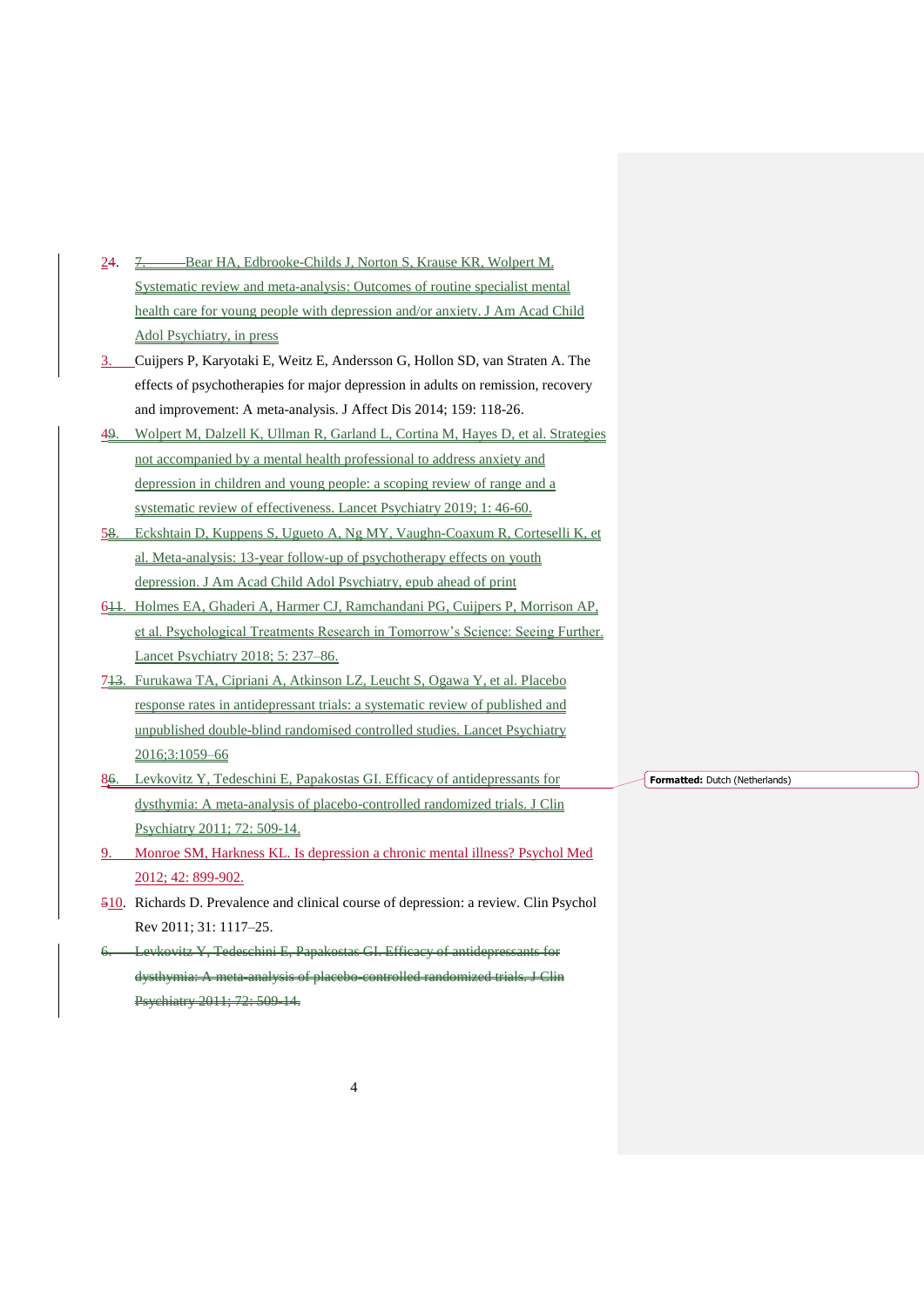- 7. Bear HA, Edbrooke-Childs J, Norton S, Krause KR, Wolpert M. Systematic review and meta-analysis: Outcomes of routine specialist mental health care for young people with depression and/or anxiety. J Am Acad Child Adol Psychiatry, in press
- 8. Eckshtain D, Kuppens S, Ugueto A, Ng MY, Vaughn-Coaxum R, Corteselli K, et al. Meta-analysis: 13-year follow-up of psychotherapy effects on youth depression. J Am Acad Child Adol Psychiatry, epub ahead of print
- 9. Wolpert M, Dalzell K, Ullman R, Garland L, Cortina M, Hayes D, et al. Strategies not accompanied by a mental health professional to address anxiety and depression in children and young people: a scoping review of range and a systematic review of effectiveness. Lancet Psychiatry 2019; 1: 46-60.
- 10. Andrews G, Issikadis C, Sanderson K, Corry J, Lapsley H. Utilising survey data to inform public policy: comparison of the cost-effectiveness of treatment of ten mental disorders. Br J Psychiatry 2004;184:526-33.
- 11. Holmes EA, Ghaderi A, Harmer CJ, Ramchandani PG, Cuijpers P, Morrison AP, et al. Psychological Treatments Research in Tomorrow's Science: Seeing Further. Lancet Psychiatry 2018; 5: 237–86.
- 12. Stringaris A. What is depression? J Child Psychol Psychiatry 2017;58:1287-9.
- 13. Furukawa TA, Cipriani A, Atkinson LZ, Leucht S, Ogawa Y, et al. Placebo response rates in antidepressant trials: a systematic review of published and unpublished double-blind randomised controlled studies. Lancet Psychiatry 2016;3:1059–66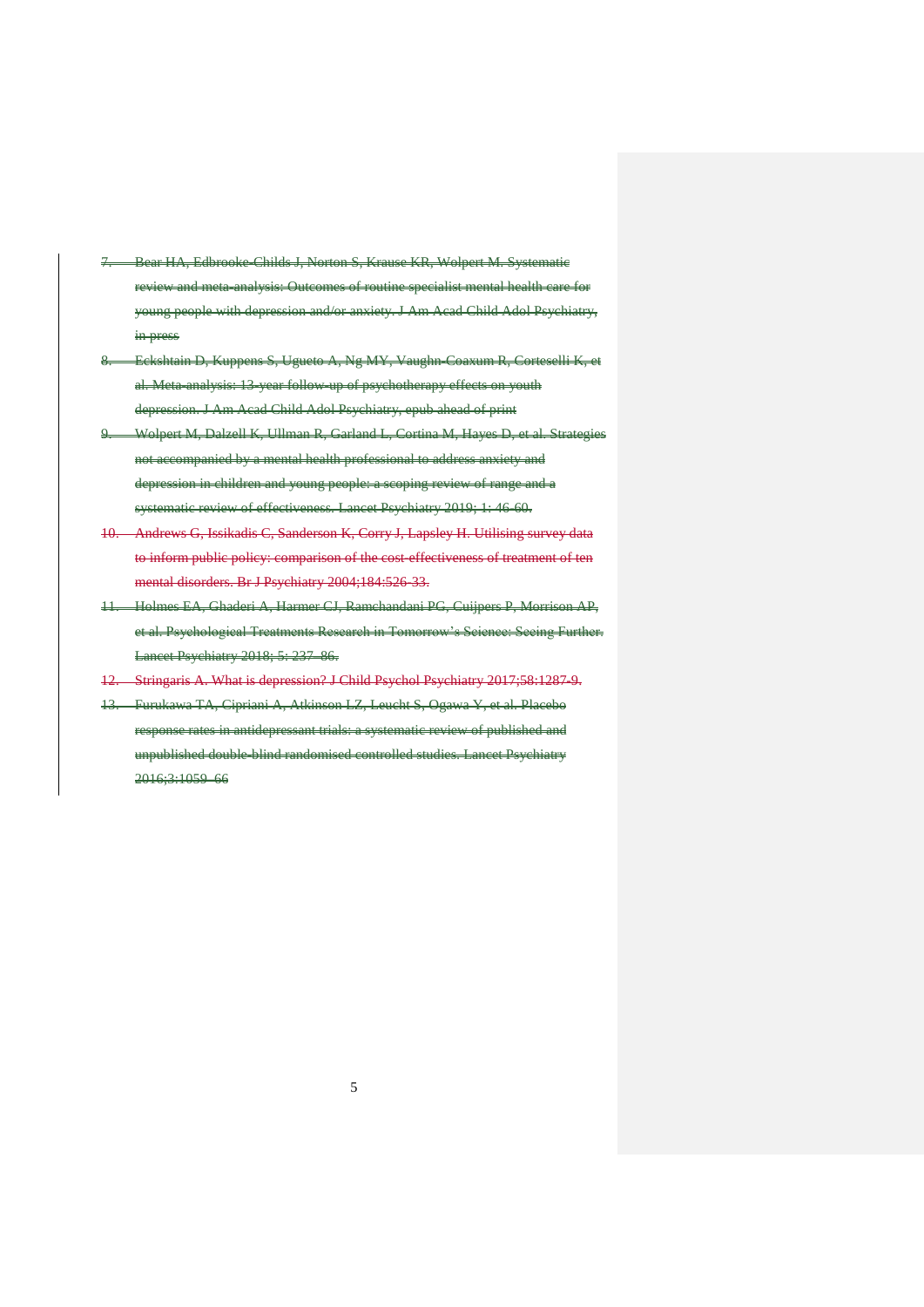# Ten percentages to remember about treatments of depression<sup>a)</sup>

 $\overline{\phantom{a}}$ 

|               | Percentage                                                         | Definition                      | Source                                            | Reference              |                                                                     |
|---------------|--------------------------------------------------------------------|---------------------------------|---------------------------------------------------|------------------------|---------------------------------------------------------------------|
| $\perp$       | 54% of adults show improvement after<br>antidepressant medication. | 50% reduction in                | Meta-analysis of 165<br>placebo-controlled trials | Levkovitz,<br>2011 [8] |                                                                     |
| $2+$          | 35-40% of adults show improvement after a pill                     | symptoms<br>50% reduction in    | Meta-analysis of 252                              | Furukawa.              |                                                                     |
|               | placebo in randomized trials.                                      | symptoms                        | placebo-controlled trials                         | 2016 [742]             |                                                                     |
|               |                                                                    |                                 | of $1st$ and $2nd$ generation                     |                        |                                                                     |
|               |                                                                    |                                 | antidepressants                                   |                        |                                                                     |
| 2.            | 54% of adults show improvement after                               | (50% reduction in               | Meta-analysis of 165                              | Levkovitz.             |                                                                     |
| 3             | antidepressant medication.<br>62% of adults show improvement after | symptoms<br>Not meeting MDD     | placebo-controlled trials<br>Meta-analysis of 35  | 2011[86]<br>Cuijpers,  |                                                                     |
|               | psychotherapy (66% in CBT)                                         | criteria in diag-               | randomized trials                                 | 2014 [34]              |                                                                     |
|               |                                                                    | nostic interview                |                                                   |                        |                                                                     |
| 4             | 43% of adults show improvement in care-as-usual                    | Not meeting MDD                 | Meta-analysis of 11                               | Cuijpers,              |                                                                     |
|               | control groups of psychotherapy trials.                            | criteria in diag-               | randomized trials                                 | 2014 [34]              |                                                                     |
|               |                                                                    | nostic interview                |                                                   |                        |                                                                     |
| 5             | 33% of children and young people with anxiety or                   | Recovery (scoring               | Meta-analysis of 38 trials                        | Bear, 2020             |                                                                     |
|               | depression show improvement in treatment-as-<br>usual conditions.  | below a pre-defined<br>cut-off) | presenting pre-post<br>differences                | [27]                   |                                                                     |
| 6             | 53% of adults with untreated depression show                       | Study-defined                   | Meta-analysis of 19                               | Whiteford.             |                                                                     |
|               | improvement in 12 months-with some evidence                        | remission rates                 | waitlist control groups                           | 2013 [13]              |                                                                     |
|               | of a higher probability of improvement without                     |                                 | and observational studies                         |                        |                                                                     |
|               | treatment for children and adolescents.                            |                                 |                                                   |                        | <b>Commented [A1]:</b> This seems just to confuse and weaken the    |
| $\mathcal{F}$ | 33% of the disease burden of depression is                         | Years lived with                | Modeling study, based                             | Andrews,               | impact. Delete?                                                     |
|               | estimated to be preventable with current best<br>treatments.       | disability                      | on Australian data                                | 2004 [10]              |                                                                     |
| 78            | There is a 60% likelihood that a randomly                          | Range of outcome                | Meta-analysis of 655                              | Eckshtain              | <b>Commented [A2]:</b> See comment in text about date of this study |
|               | selected youth receiving psychotherapy would be                    | metrics                         | randomized trials                                 | et al 2019,            |                                                                     |
|               | better off after treatment than a randomly selected                |                                 |                                                   | $[58]$                 |                                                                     |
|               | youth in a control condition.                                      |                                 |                                                   |                        |                                                                     |
| 8.            | Estimated 50% of people who experience a                           | Recovery                        | Narrative review                                  | Monroe &               |                                                                     |
|               | depression only have it once in their lives                        |                                 |                                                   | Harkness               |                                                                     |
| 9             | 25-40% of patients who achieve recovery after                      | Recurrence defined              | Narrative review                                  | 2012 [9]<br>Richards,  |                                                                     |
|               | treatment will have another depressive episode                     | as new episodes of              |                                                   | 2011 [105]             |                                                                     |
|               | after [A: within?] two years, 60% after 5 years,                   | <b>MDD</b>                      |                                                   |                        |                                                                     |
|               | and 85% after 15 years.                                            |                                 |                                                   |                        | <b>Commented [A3]:</b> I've reworded thist to make it consistent in |
| 10            | Less than 10% of all interventions not involving a                 | Interventions                   | Scoping and systematic                            | Wolpert,               | format with the other points . Please check that I haven't changed  |
|               | professional that have been suggested to address                   |                                 | review                                            | 2019 [49]              | the meaning and edit as necessary.                                  |
|               | depression or anxiety in young people have been                    |                                 |                                                   |                        |                                                                     |
|               | scientifically researched                                          |                                 |                                                   |                        |                                                                     |

a) Please note that percentages come from different studies and samples, and that direct comparisons between any given points above may not be warranted. MDD, major depressive disorder.